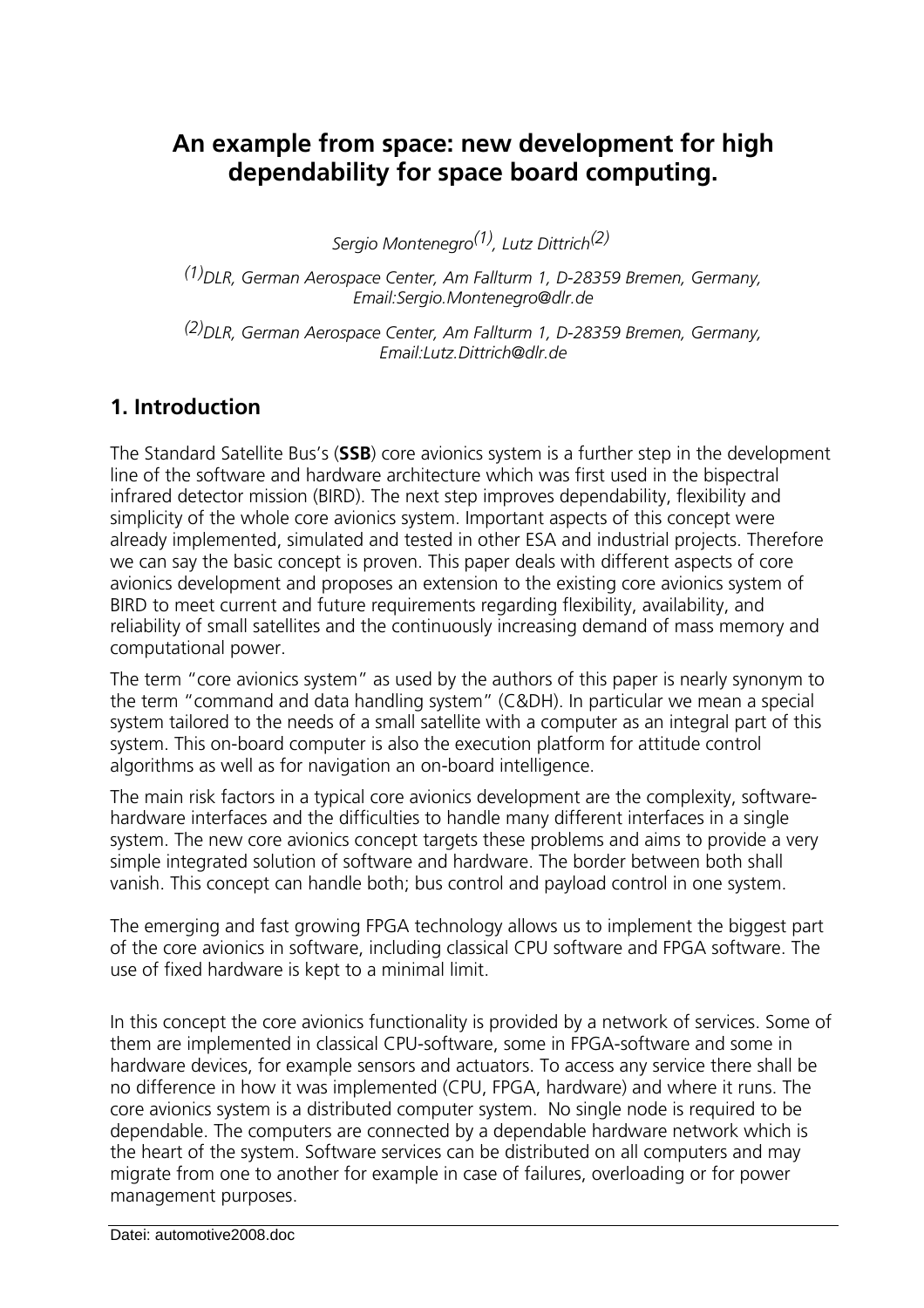In the same way like the hardware network, there is a software network, which interconnects all services, including software tasks running on the same computer, on different computers, FPGA programs and even hardware devices. This global software interconnection network is called the Middleware. The middleware is implemented in both: CPU-software and FPGA-software. Both implementations use the same communication protocol. This allows us to have only one interface type in the whole system: The Middleware Interface.

The most effective and save way to implement a complex parallel system is to compose it as a network of simple sequential co-operating tasks which communicate by offering and consuming services. For the implementation there is no difference where the tasks will be deployed/execute and whether they run on a CPU or in a FPGA or which services are provided and/or consumed by hardware devices. The location of tasks can even change at run time, without requiring any explicit reaction of the other involved tasks. Tasks communicate with each other by using the middleware. There is only one interface to the middleware, which is encapsulated in messages. The residual is transparent to the user.

# **2. Requirements for Space Applications**

The data management system on board is similar to many other embedded systems on ground; but is space we have very strict constraints and difficulties:

#### **Special requirements for space applications**:

**Reiability**: This property is extremely important for the data management system and is the main cause for its high expenses and costs in comparison to terrestrial embedded systems. Three factors belong to reliability: Robustness, Self-healing (self-regeneration) and fault tolerance

**Self-healing self-regeneration)**: The spacecraft must be able to handle and to treat failures and anomalies by reconfiguration using redundant resources (reserves and spares). This is especially importantly for missions with long lifetime, e.g., 15 years. In these cases, just Self-healing using cheap components in not enough. Here we need rather very robust components. This originates a Trade-off: How much to invest in **robustness** o avoid failures, and how much to invest in **redundancy** o compensate for failures.

**Fault tolerance**: Even if components are not permanently damaged, malfunctions are to be expected at any time. The system must be able to recognize such anomalies, to compensate and to correct them, best before they have wider consequences. On Earth we find similar requirements (and even more strict) in the case of **safety-critical ystems**, as for example railway, airplane or nuclear reactor control. Nevertheless, n the ground we are protected from approx. 50 km of air very well against the cosmic radiation, the spacecraft, however, not. This radiation causes a huge amount of **data corruption** (**bit flips**) and leads to quicker**ageing** of the electronic components. Exactly as with terrestrial safetycritical systems the data corruption must be treated, however, their frequency is higher in space by around the factor of 10 up to 1000; 1 to 10 **bit-flippers** per tag can be expected to occur in the board computer memory (e.g. 16 Mbytes).

**Very limited space, energy (power) and dimension resources:** As with hand-held-Devices (cellular phone, portable navigation systems, mp3-players, Organizer, cameras) the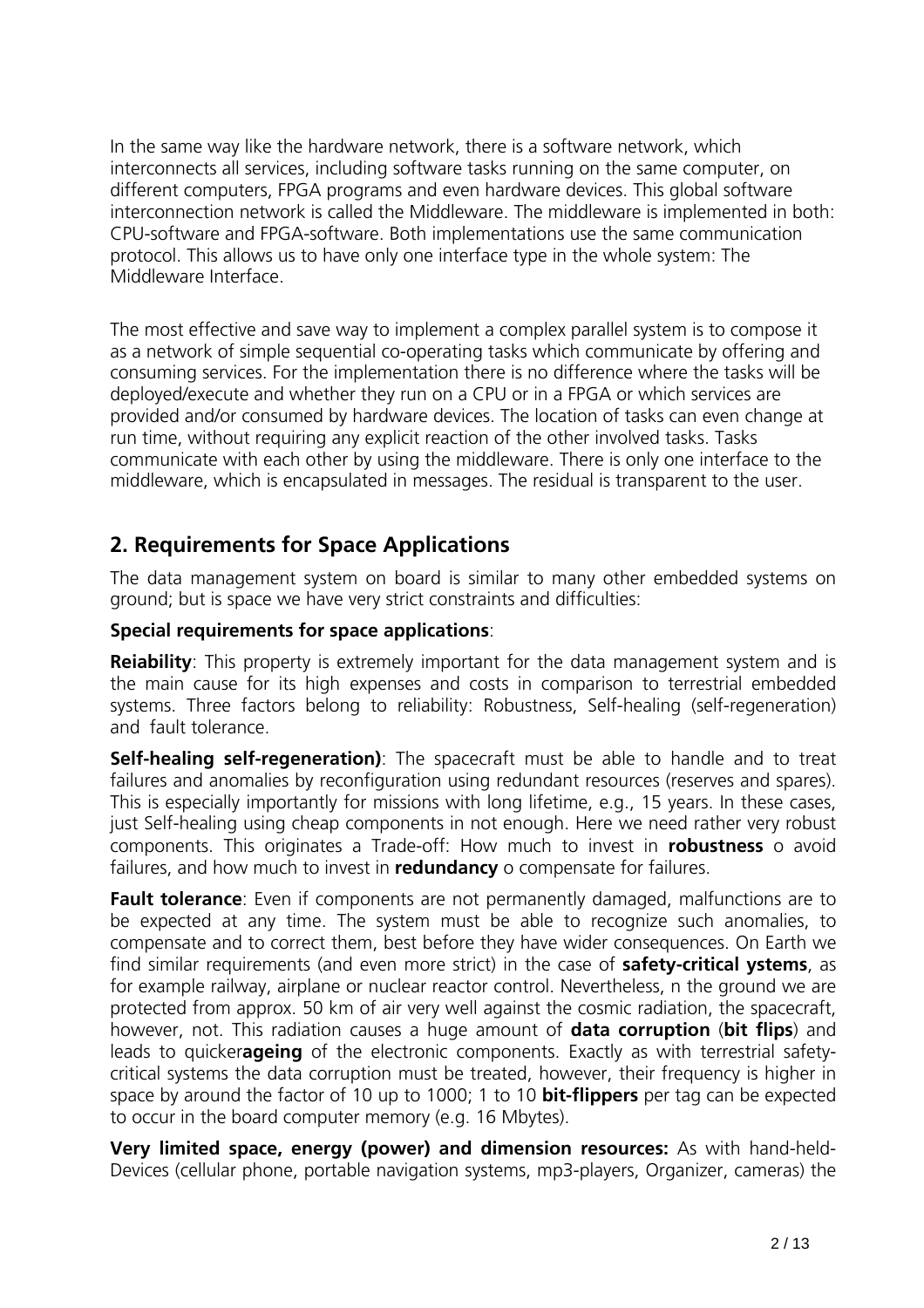system has to go very economically with these resources. Solutions for such earth-products can be interesting also for space missions… if they are able to survive space conditions.

**Cold / Heat**: Although the spacecraft is exposed to extreme temperatures, e.g., from-170° to  $+120^\circ$  Celsius, the temperature range of the data management segment is relatively mild. The data management segment is mostly well protected in the middle of spacecraft. The temperature mostly stays between  $+10^{\circ}$  and  $+40^{\circ}$  Celsius, which produces no difficulties for the electronics. With some terrestrial applications the requirements are more extreme, e.g., the automotive electronics must be able to work from -40 ° (winter nights) to +80 ° (direct sun in summer).

**Vacuum:** For electronics on ground, we can use air (even ventilators) to conduct head away from the heat-source. In space, in vacuum it is not so simple to conduct the heat away. This can lead to a heat traffic jam and lead to a very irregular temperature distribution on the electronic components. Metal conductors must be used to transport heat from the boards to the main spacecraft structure.

**No gravity:** This should be no problem for the electronics and the software, but, a loose small metal part (e.g., a cuted wire) could freely move and cause short circuits at different places. We have similar problems in terrestrial applications by strong vibrations, e.g., in vehicles.

**Vibrations**: In free fly in orbit vibrations are hardly to be expected, but during the launch on the rocket for about 10 to 15 minutes, we can expect extreme vibrations up to 7-fold earth acceleration (g). At the separation we can expect a shock for few microseconds with up to 1000g. This requires especially robust hardware.

**Software complexity**: As in all other IT areas, the software complexity increases too fast. It has reached dimensions which are hardly controllable. With today's complexity one must use proven software engineering methodology and a strict quality assurance program. These expenses for the software quality assurance are often underestimated; it is between 50% and 80% of the complete software development const.

**Software-Uploads**: Almost always the software efforts are underestimated. Hence, some missions start, before the software is ready. This is not a good concept and rescues many dangers in itself. Nevertheless, it is important to create the possibility to be able to reload new software or software updates. This functionality is also usual with mobile consumer electronics and navigation systems. Software-Uploads are necessary because it is not possible to foresee all situations for the spacecraft. In operation-time improvements and errors can be recognized and new software must installed on the spacecraft which is already in space. Another reason is that in the course of the mission, components are permanently damaged or change their working properties. It would be conceivable to have software which foresees all these situations. Indeed, the complexity of such a system would be too big. It is usual; to wait until a failure or unexpected situation is discovered to update the software.

**Remote diagnosis:** It is not always possible that the software can recognize and identify all possible anomalies. Hence, a remote diagnosis will be required, so that the developers can diagnose the system from the ground. The software should be able to collect state information of all subsystems and to transmit them to the ground. This functionality is also used for big machines (newspaper-printers, excavators, mining machinery, packing machines etc.). These producer companies seat worldwide their machines, but their maintenance engineers can not be everywhere. They have to diagnose errors from their remote offices.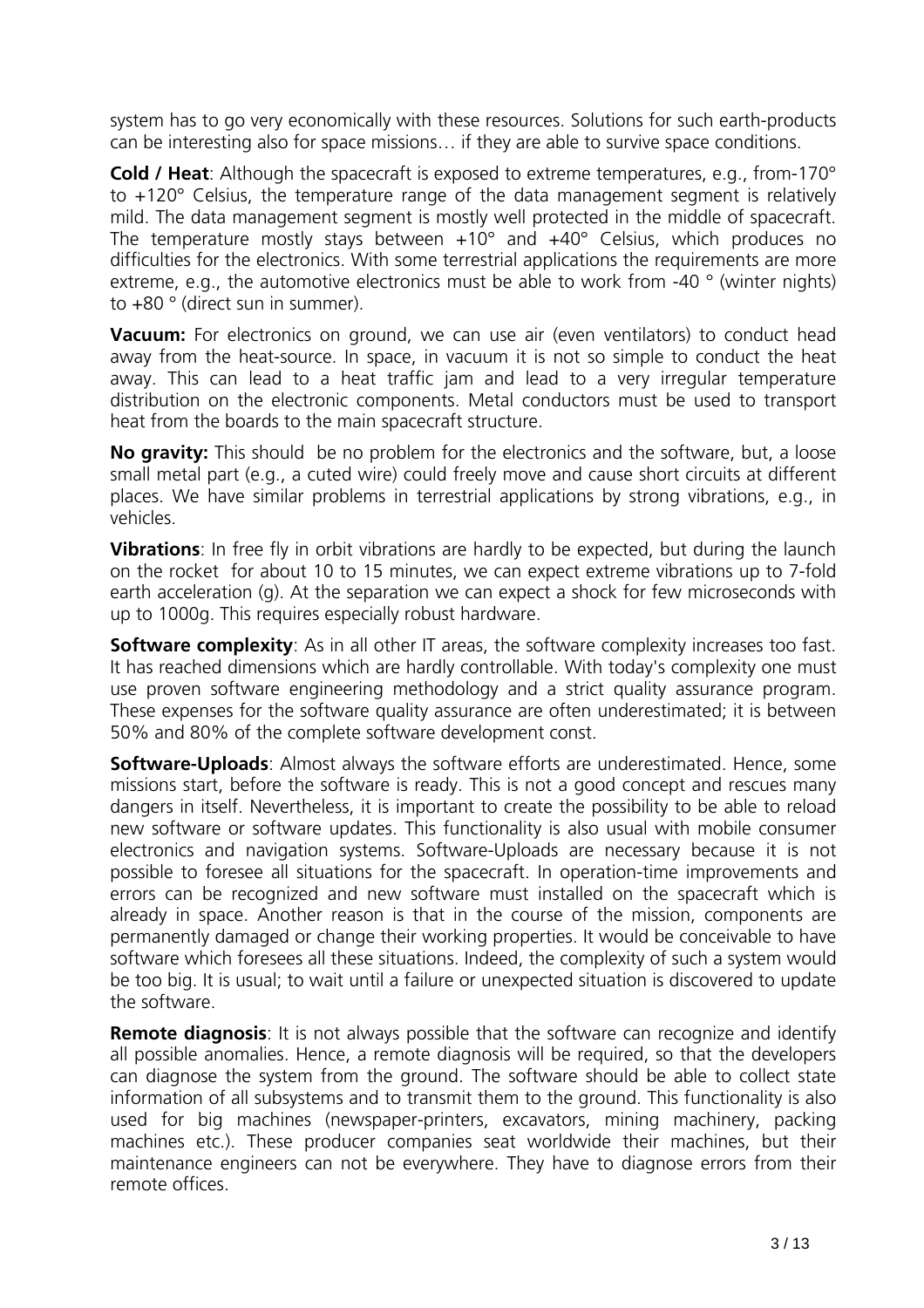**High computing performance**: usually the computing performance in spacecrafts is around the factor from 10 to 100 slower than comparable devices on the ground. The demanded high reliability and limited resources excludes high computing performance. Today space applications are becoming more and more hungry for computing performance. New ways must be searched to combine high computing performance with high reliability and with limited resources (not only for space applications).

These requirements are not new and they are also not so different to the ones found on terrestrial applications. However, the problem with the data processing in spacecrafts is that one must fulfill all these requirements at the same time.

### **3. Tasks of the core avionics system**

The whole control of the satellite is performed by the core avionics system. Typically this big job is divided into the following subtasks:

#### **Command handling**

The command handling subsystem receives, validates, decodes, and distributes the received commands from the ground station [5]. It is responsible for generating acknowledgements, counting received and executed messages. It shall provide means for executing timetagged commands and pre-defined command lists.

#### **Data handling**

The data handling subsystem's job is it to collect telemetry data and status information from different devices on a regular basis as well as on demand. It has to store this gathered data and to convert this data in a format compatible with the communication system, e.g. CCSDS and PUS [6][7].

#### **Time management**

For time-tagged command execution and time-tagging measurements a precise time source is necessary. High precision oscillators are expensive. An alternative is to use a lower precision oscillator and to synchronise with external time sources. One possible solution is to use a GPS receiver to derive the time from the transmitted GPS signals. Another way is to use the communication system to synchronise with the ground station.

#### **Health monitoring**

Health monitoring is the surveillance of all systems and subsystems. This is typically done by consistency checks and watchdog timers. Another important aspect of health monitoring is memory scrubbing to prevent the accumulation of bit-flips induced by single-event effects.

#### **Attitude control**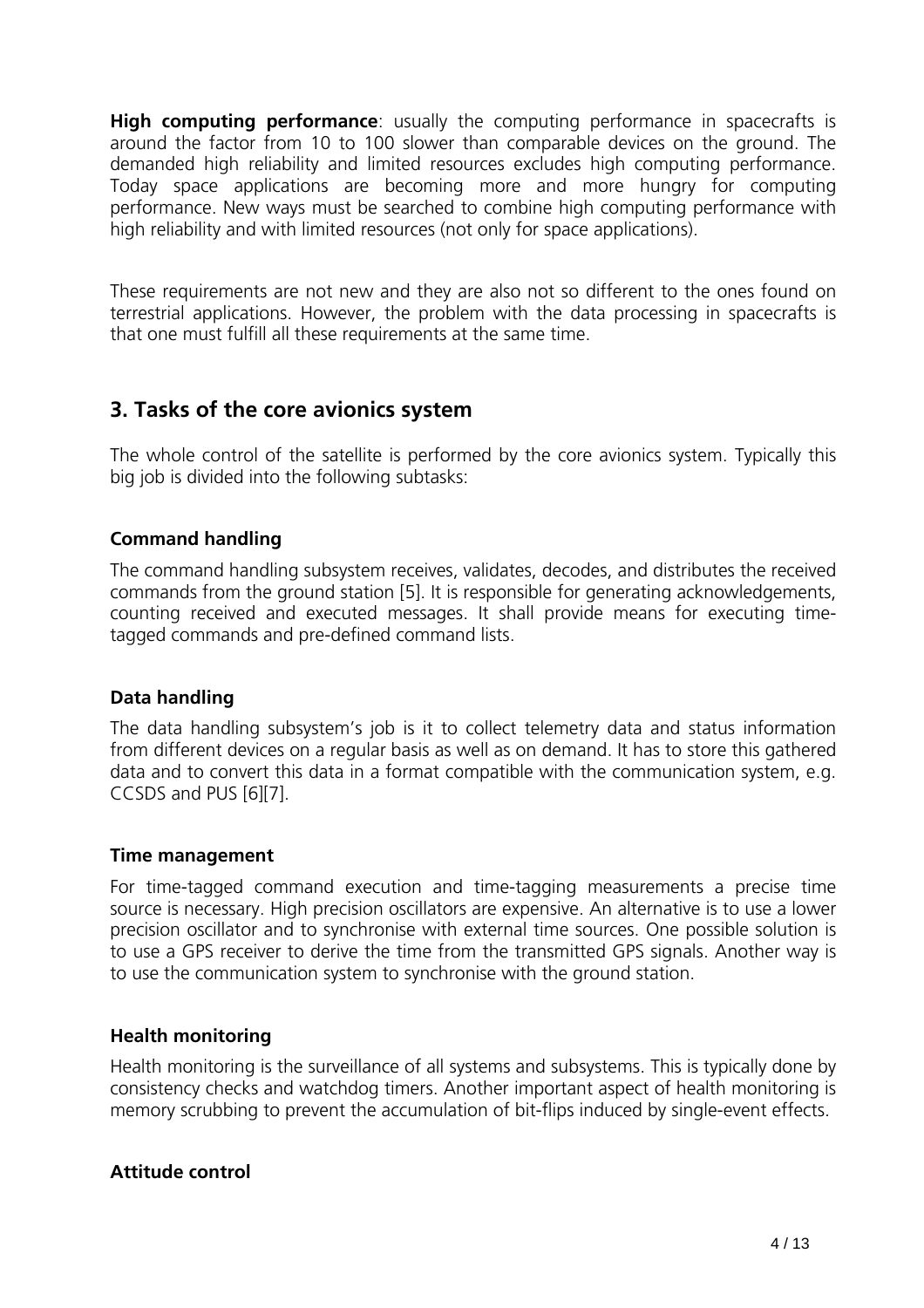The attitude control system determines the angular position of the spacecraft. To do this it controls reaction wheels, magnetic torquers or thrusters. Reaction wheels can be accelerated or slowed down in order to rotate the spacecraft. The execution platform for these algorithms has to be provided by the core avionics system.

#### **Onboard navigation**

If the onboard navigation system computes the position and orbit of the spacecraft, it needs software and an execution platform. This platform has to be provided by the core avionics system.

#### **Power management**

The power management system of the spacecraft also needs control algorithms for charge control of the batteries and to shunt the solar cells to prevent overloading.

#### **Thermal management**

A thermal management system containing active elements like heaters or coolers needs control. So, if this control is performed by software to increase flexibility, decrease mass, volume and costs, it also needs an execution environment which has to be provided by the core avionics system.

### **4. State of the art**

Figure 1 shows as example the board computer structure used in BIRD.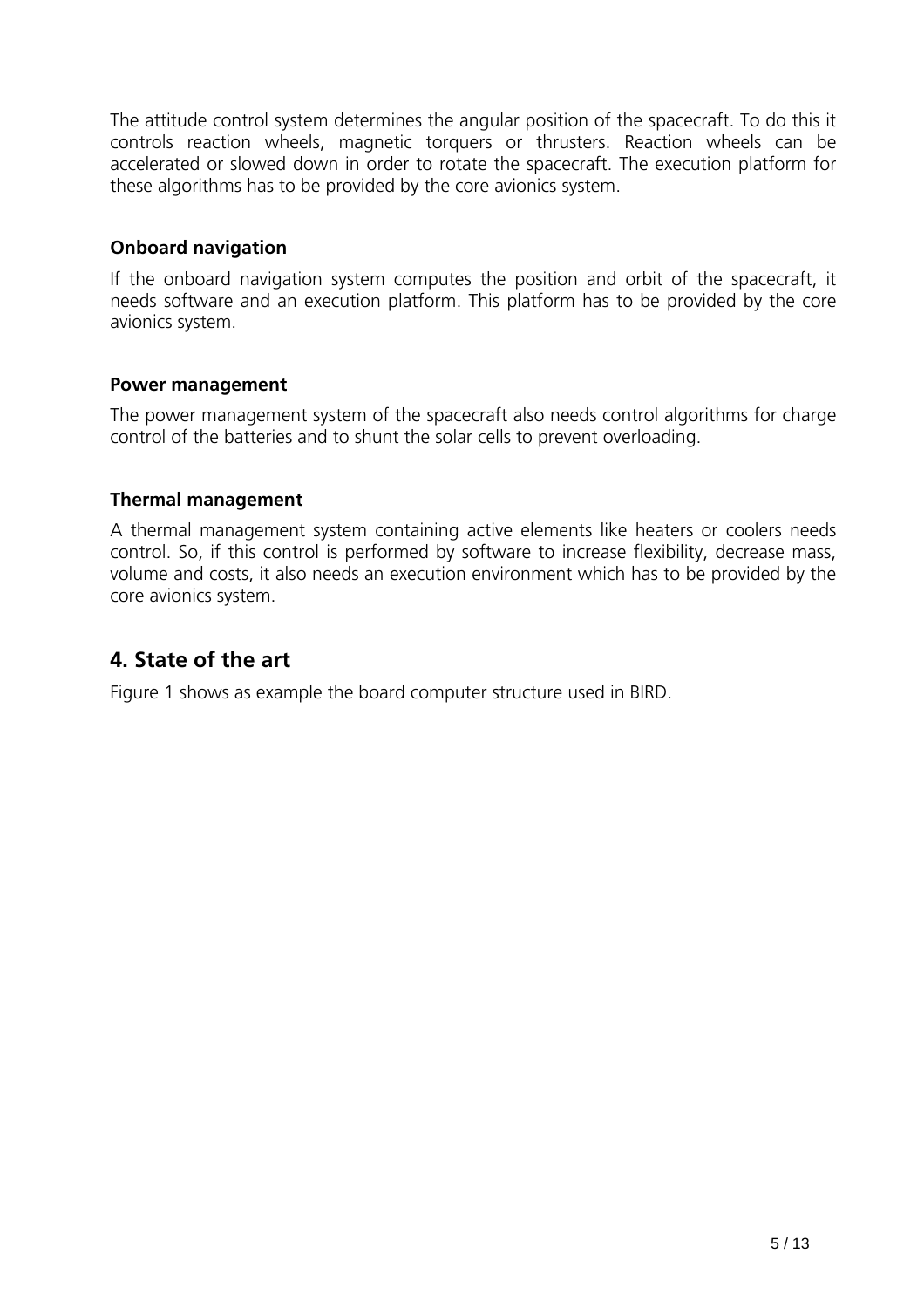

Figure 1: BIRD board computer

This structure can be represented in a more generic way as shown in figures 2 and 3. Usually the protocol conversion from the CPU-interface to the different device interfaces is performed by an UART (as IP).



Figure 2: typical board computer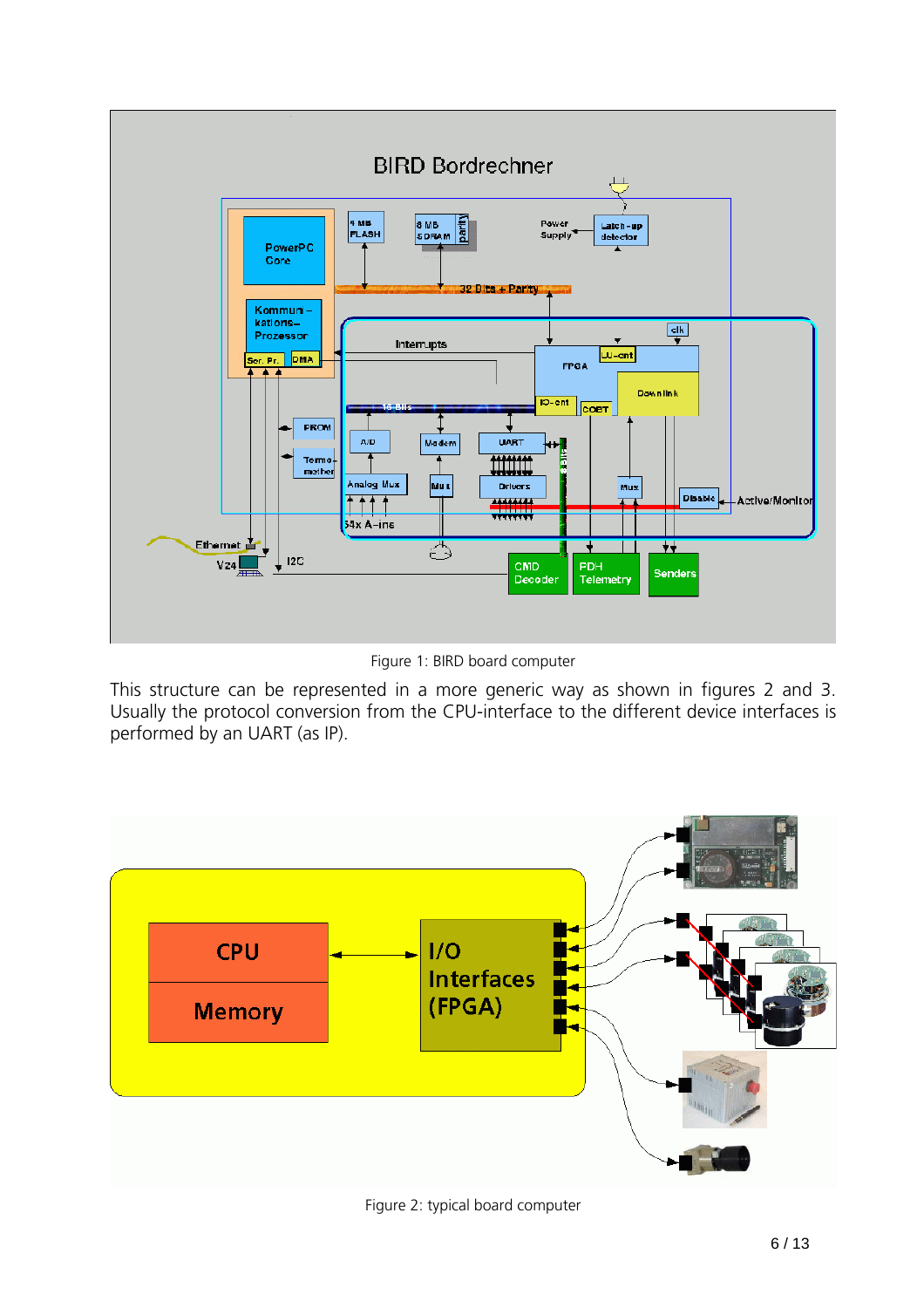

Figure 3: typical I/O interface

Figure 4 shows the typical software structure (e.g. from BIRD).



Figure 4: typical software structure

To improve dependability two board computers can be connected in parallel like it was done in BIRD (See figure 5).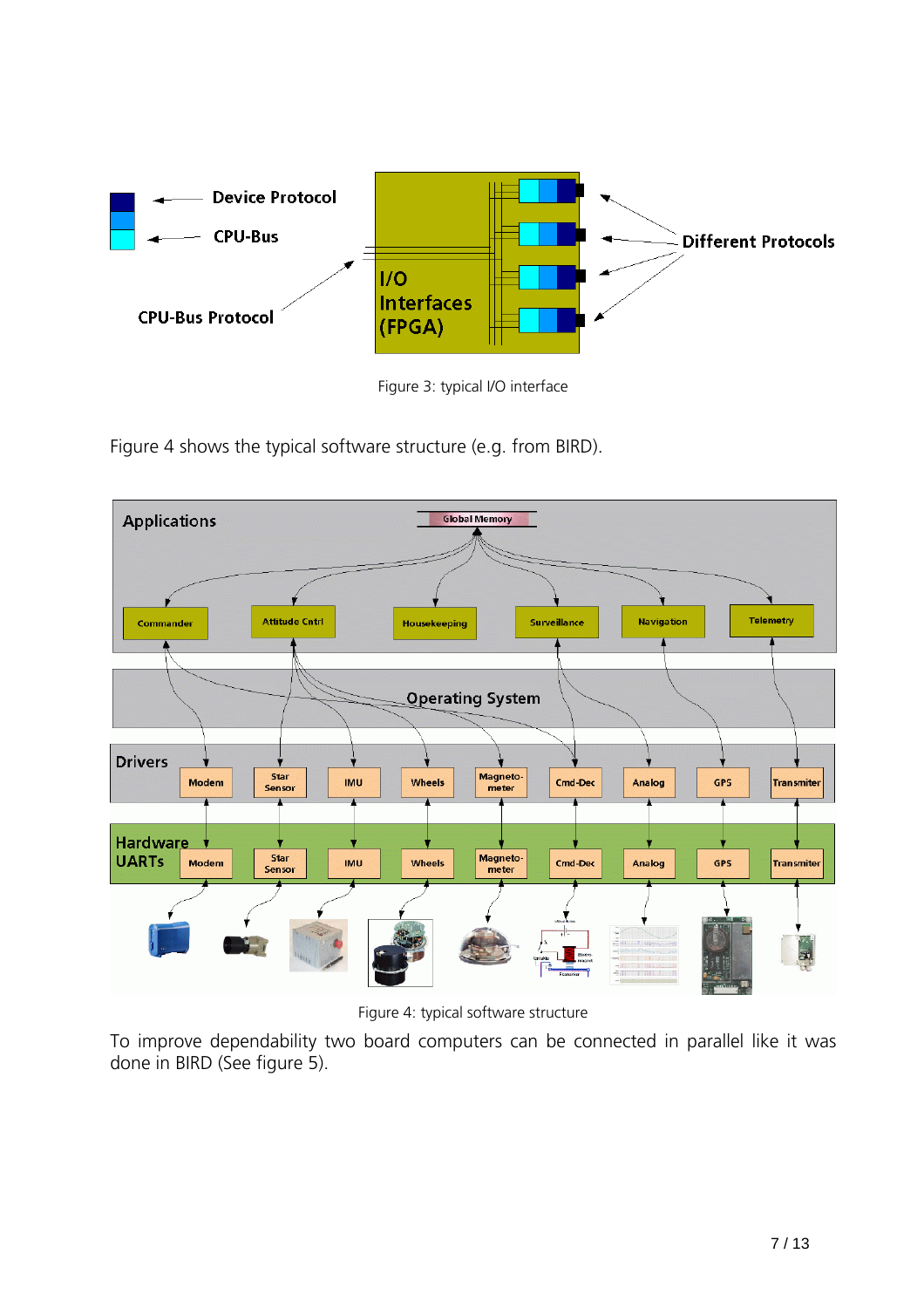

Figure 5: two computers in parallel

In this architecture of redundant control computers each of the nodes is able to execute all control tasks. One node (the worker) is controlling the satellite while a second node (supervisor) is supervising the correct operation of the worker node. If an anomaly of the worker node is detected by the supervisor node, the supervisor takes over the control of the satellite and becomes the new worker node. The faulty worker node is enforced to execute a recovery procedure and if there is no permanent error detected, it becomes the supervisor node.

# **5. One step ahead**

The next step we did to improve this structure was a software-only step (e.g. TET). While the hardware structure stayed the same, the software structure was improved by adding a middleware (for communication). Instead of having many different interfaces, for example between applications and between application and I/O-drivers, there is only one interface for all communication in the system. The middleware provides a message-interface which can be used to interchange data between any entities in the system. Therefore there is no extra I/O- driver interface. I/O-devices are controlled by applications which are called I/Omanager and the I/O-managers communicate with the rest of the system using the middleware messages.

Another improvement is the inter-node communication. The functionality of the system is implemented as a network of applications which can be distributed among many computers in the system. The applications interchange middleware messages (services) without having to know in which node the communication partner is running. Figure 6 shows an example (Hipercar) of communicating applications, which are distributed over two nodes (computers) and figure 7 shows a typical example of application.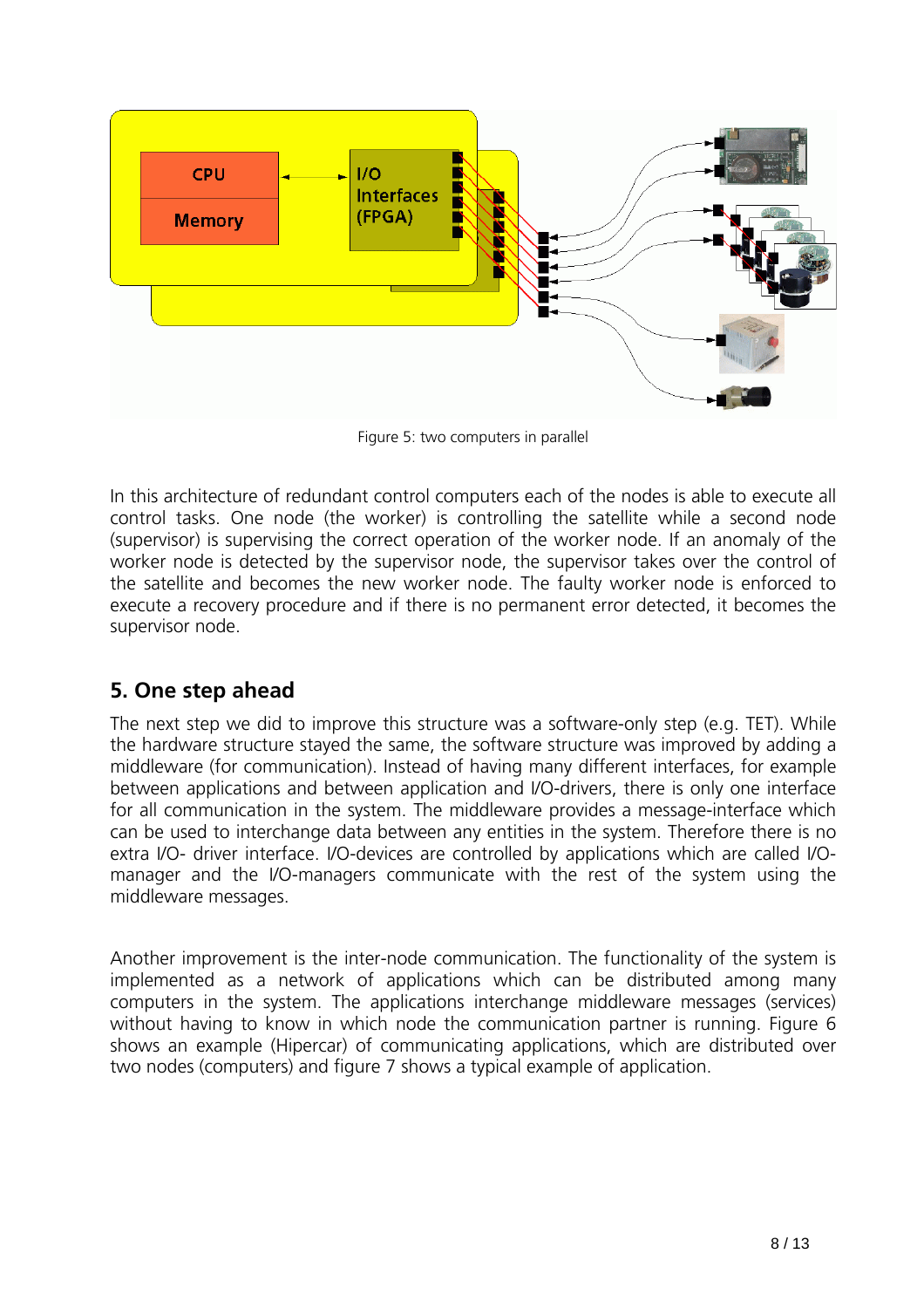

Figure 6: communicating applications in two nodes



Figure 7: communicating applications in TET

# **6. The next step: The Middleware Switch**

The next step is to unify software and hardware in an integrated architecture. Figure 8 shows a typical data/control flow to access I/O-devices.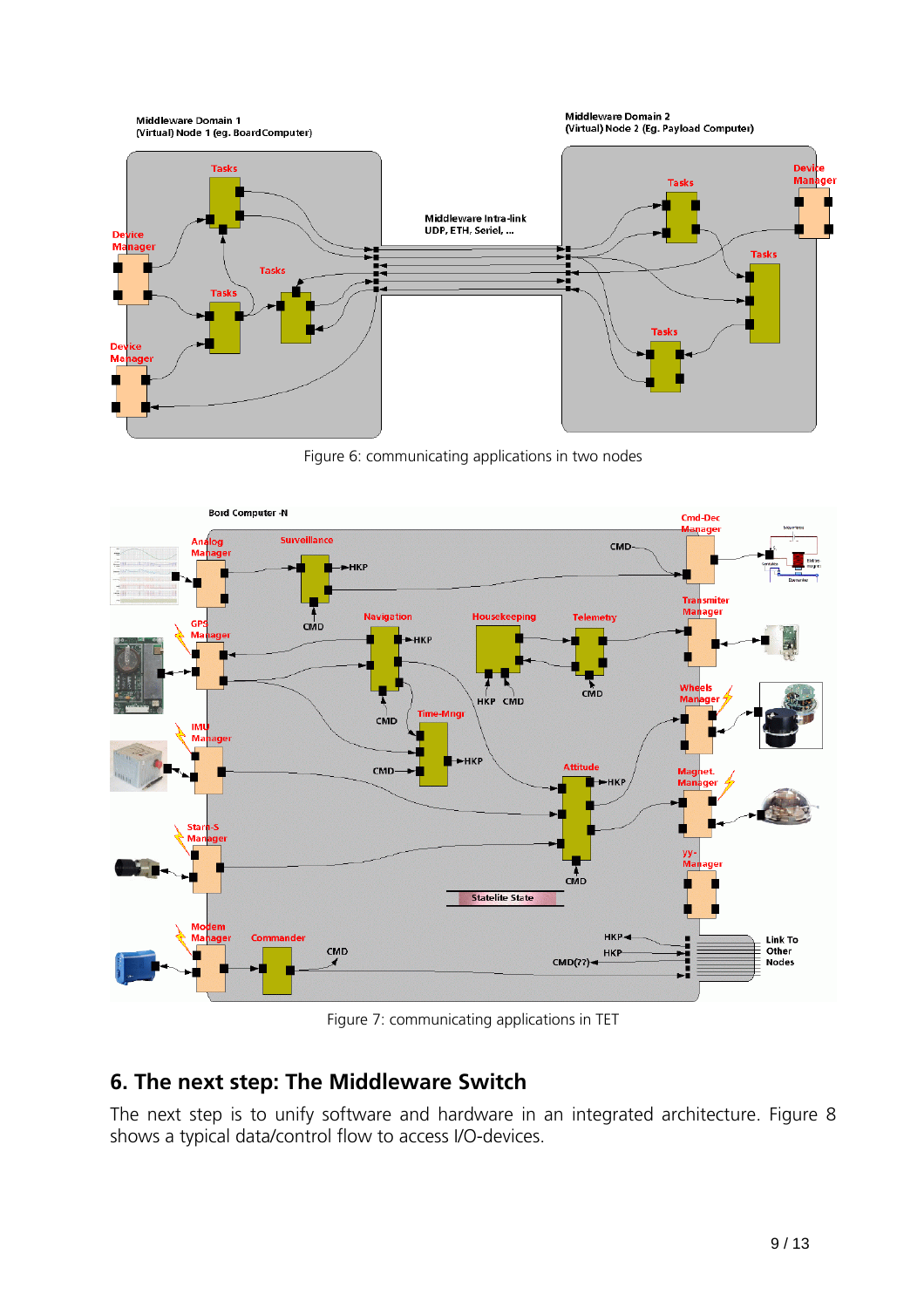| <b>Hardware</b>                             | <b>Software</b>                                                                                    | <b>Hardware</b>               |
|---------------------------------------------|----------------------------------------------------------------------------------------------------|-------------------------------|
| UART $\left  \rightarrow \right $<br>Sensor | OS <mark>→</mark> Steering <mark>→</mark> OS p<br>Driver $\left  \bullet \right $<br>Driver -<br>ы | <b>UART</b><br>┡┪<br>Actuator |

Figure 8: typical data/control flow from devices to applications

The capabilities of the FPGA (programmable hardware) emerging technology allows us to implement middleware functionality directly in the hardware I/O-interface to reach a structure like in figure 9.



Figure 9: merging software and hardware in the Middleware

The I/O interface (traditionally an UART) will then have on one side the required device interface and on the other side it will be directly integrated to the middleware protocol. The structure from figure 6 can then be extended to the structure in figure 10.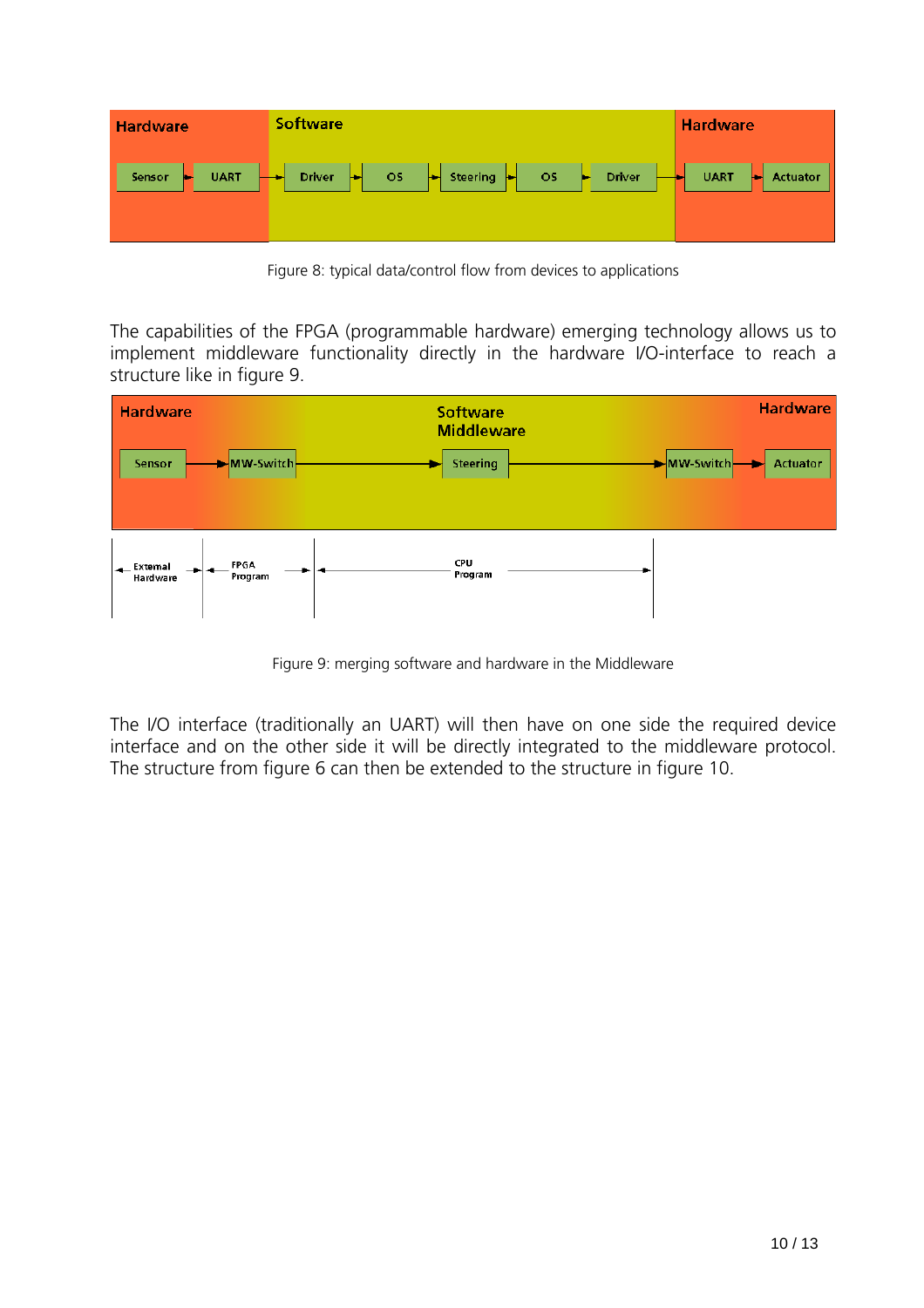

Figure 10: I/O-interfaces integrated in the Middleware

Figures 11 and 12 show the hardware view of such a system.



Figure 11: Middleware Switch and node Interface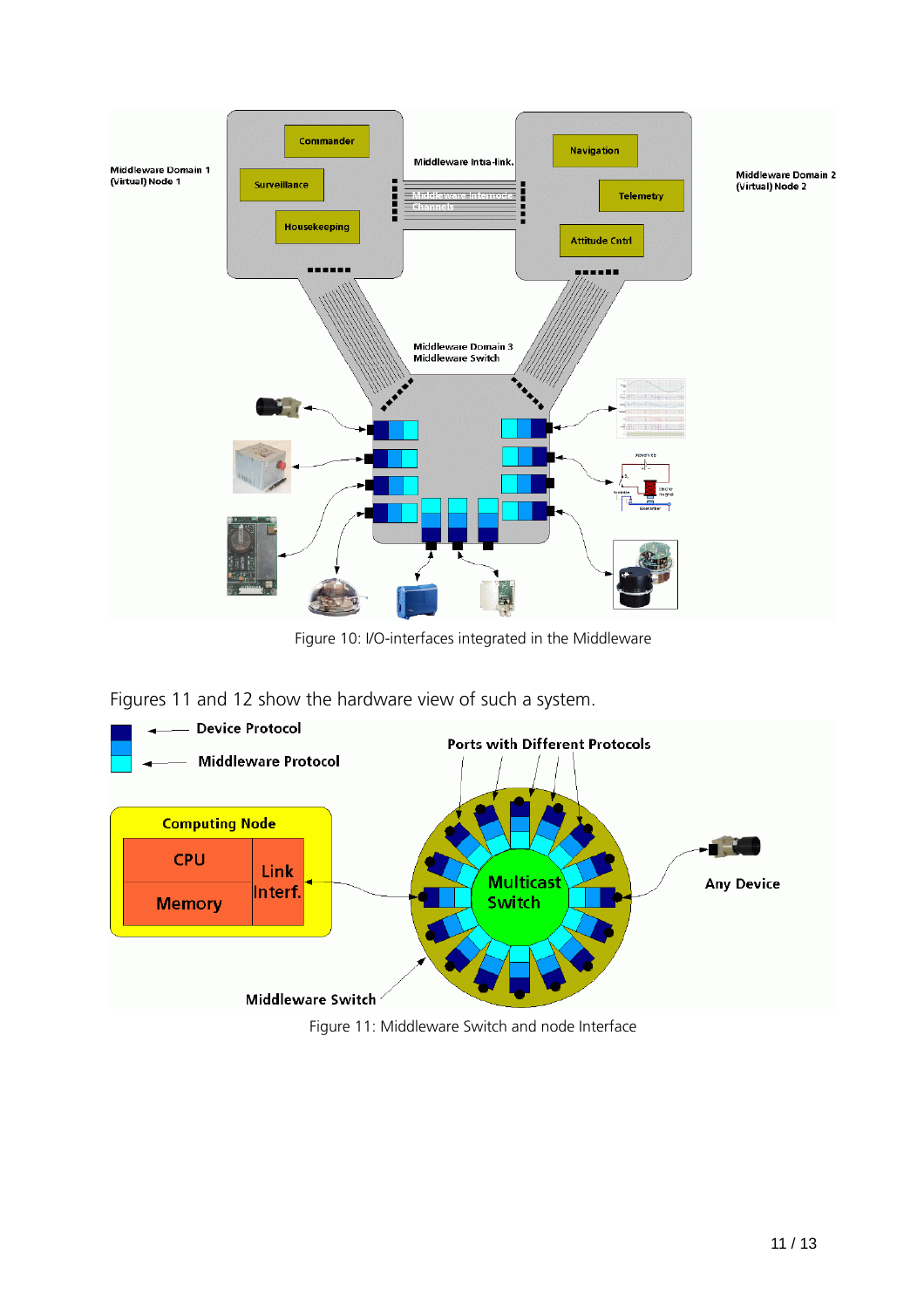

Figure 12: a network of services

The use of resources can be different from mission to mission, or from mission-phase to mission-phase. Resources can be used as redundancy to increase dependability or can be used to increase computing power. See figure 13.



Figure 13: Use of resources

### **7. References**

1. Bärwald W. and Montenegro S., *BIRD-Spacecraft bus controller*, Small Satellites for Earth Observation, Vol. 3, 371-373, 2001

2. Ley W. and Wittmann K. and Hallmann W. (editors), *Handbuch der Raumfahrttechnik*, Hanser Fachbuch, München, 2008

3. Brieß K et al. , *Technology Demonstration by the BIRD-Mission*, 4th IAA Symposium on Small Satellites for Earth Observation, Berlin, 2003

4. Montenegro S. and Bärwald W., *BIRD – Spacecraft bus controller*, 3rd IAA Symposium on Small Satellites for Earth Observation, Berlin 2001